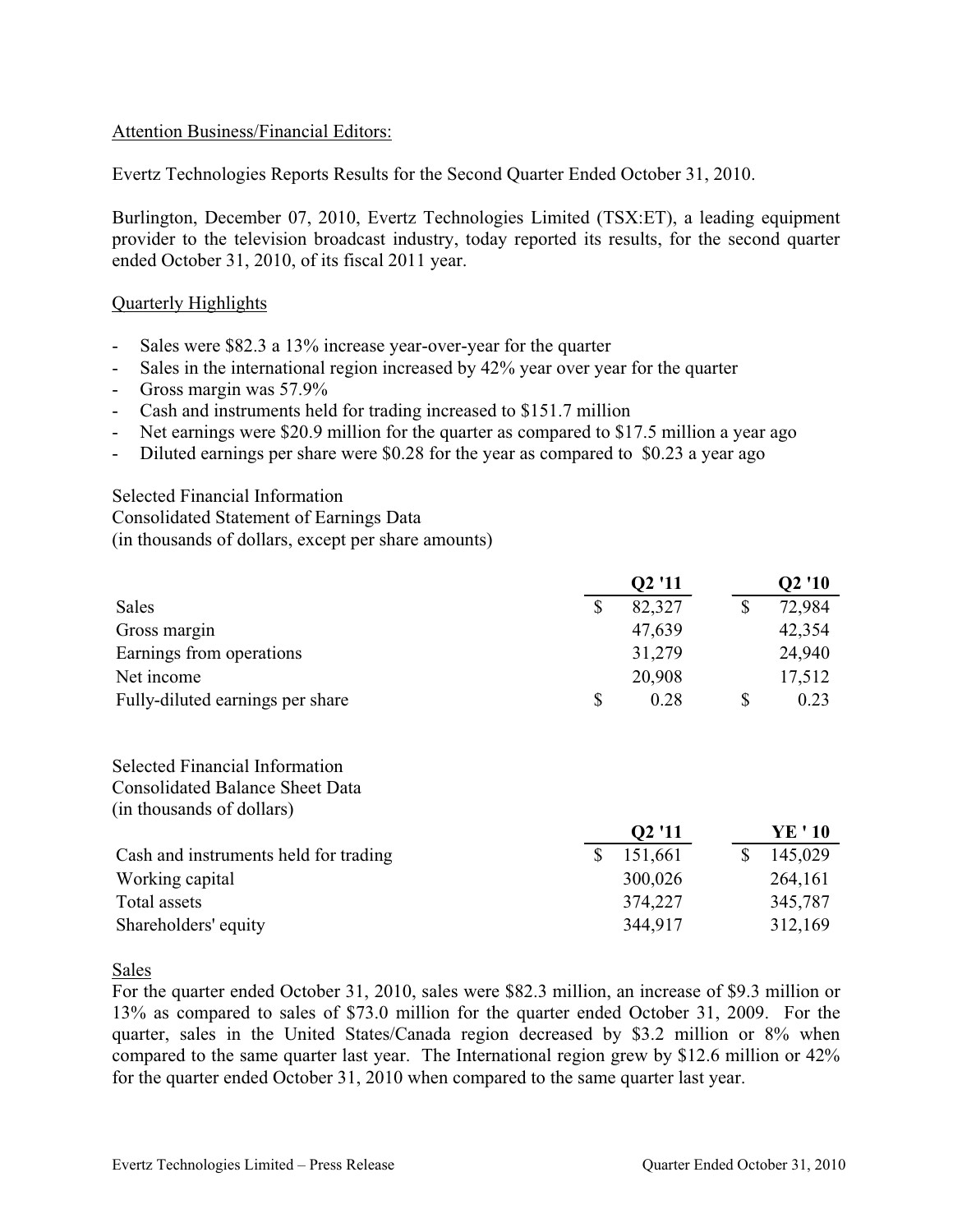## Gross Margin

For the quarter ended October 31, 2010 gross margin was \$47.6 million compared to \$42.4 million in the same quarter last year. Gross margin percentage was approximately 58% similar to the quarter ended October 31, 2009.

# Earnings

For the quarter ended October 31, 2010 net earnings were \$20.9 million as compared to \$17.5 million in the corresponding period last year.

For the quarter ended October 31, 2010, earnings per share on a fully-diluted basis were \$0.28 as compared to \$0.23 in the same period in 2009.

#### Operating Expenses

For the quarter ended October 31, 2010 selling and administrative expenses increased negligibly as compared to the prior year. Selling and administrative expenses represented approximately 11.2% of sales in the quarter ended October 31, 2010.

For the quarter ended October 31, 2010 gross research and development expenses decreased by \$0.9 million or 9% as compared to the corresponding period in 2009. Gross research and development expenses represented approximately 10% of sales for the quarter as compared to approximately 12% for the same period last year.

# Liquidity and Capital Resources

The Company's working capital as at October 31, 2010 was \$300.0 million as compared to \$264.2 million on April 30, 2010.

Cash and instruments held for trading were \$151.7 million as at October 31, 2010 as compared to \$145.0 million on April 30, 2010.

Cash provided by operations was \$9.7 million for the quarter ended October 31, 2010 as compared to \$6.8 million for the quarter ended October 31, 2009. Before taking into account the changes in non-cash working capital, the Company generated \$27.2 million from operations for the quarter ended October 31, 2010 compared to \$22.6 million for the same period last year.

For the quarter ended October 31, 2010, the Company spent \$0.9 million on the purchase of equipment offset by the proceeds from the sale of capital assets of \$0.6 million.

For the quarter ended October 31, 2010, the Company used cash from financing activities of \$5.9 million which was principally a result of the payment of dividends offset by the issuance of capital stock pursuant to the Company Stock Option Plan of \$1.7 million.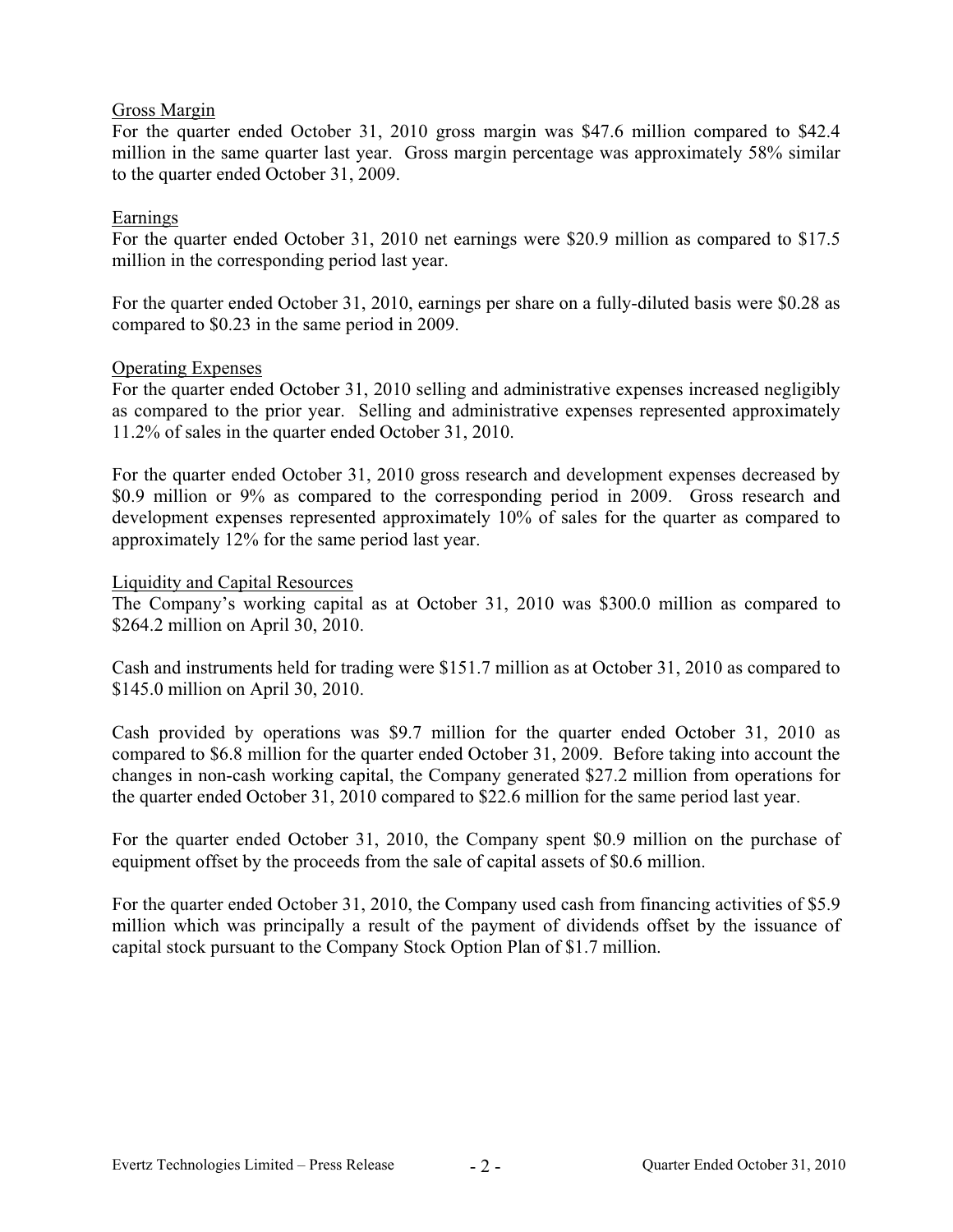## Shipments and Backlog

Purchase order backlog at the end of November 2010 was in excess of \$30 million and shipments during the month of November 2010 exceeded \$30 million.

# Dividend Declared

Evertz Board of Directors declared a dividend on December 07, 2010 of \$0.10.

The dividend is payable to shareholders of record on December 16, 2010 and will be paid on or about December 23, 2010.

#### Subsequent Event

The Company, on December 3, 2010, entered into an agreement to purchase the shares of an international technology based company for under \$5 million.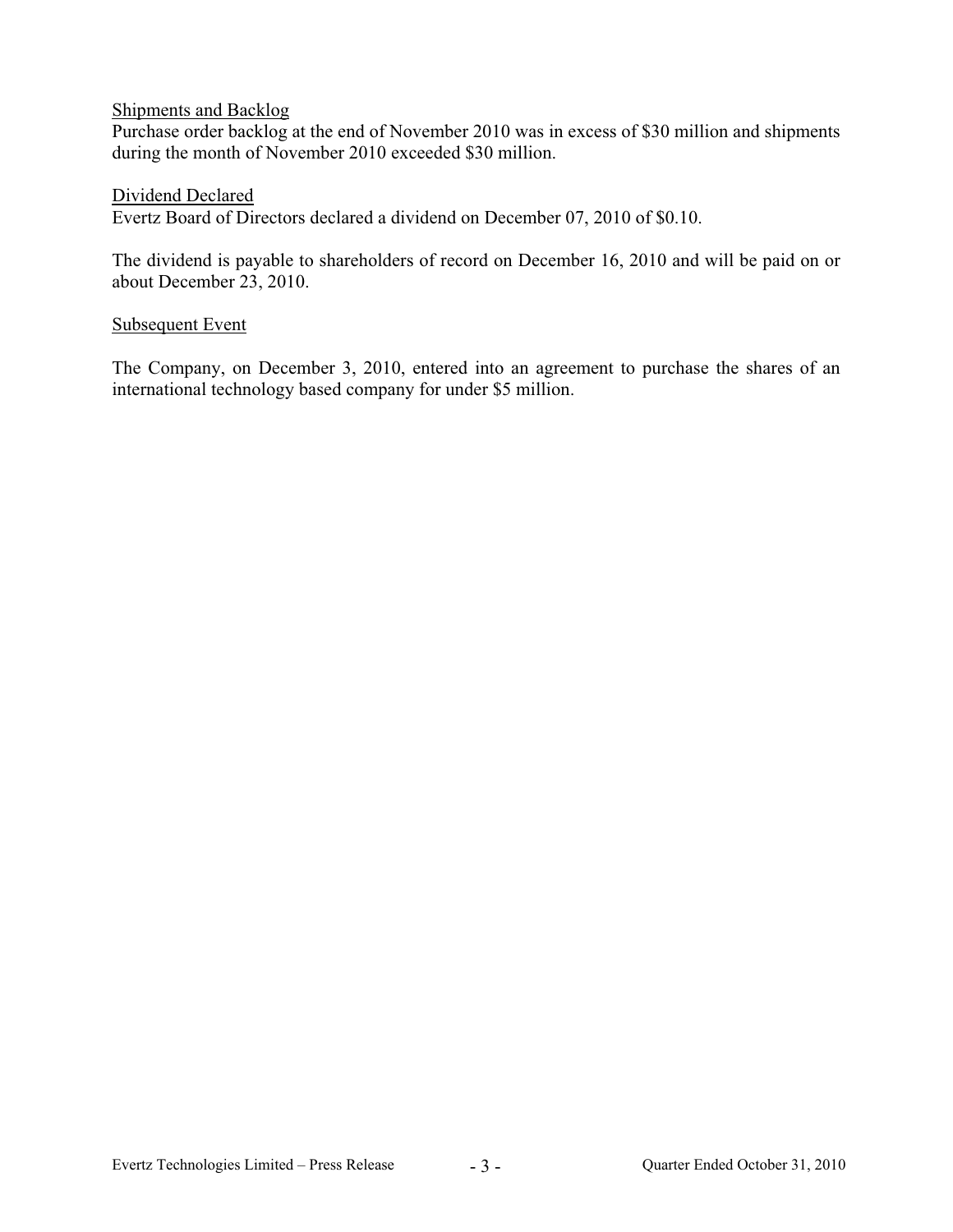# **Selected Consolidated Financial Information**

(Unaudited)

(in thousands of dollars, except earnings per share and share data)

Consolidated Statement of Earnings Data

|                              | Three month period ended<br>October 31, |         |    | Six month period ended<br>October 31, |               |         |  |
|------------------------------|-----------------------------------------|---------|----|---------------------------------------|---------------|---------|--|
|                              | 2010                                    | 2009    |    | <b>2010</b>                           |               | 2009    |  |
| Sales                        | \$<br><sup>\$</sup><br>82,327           | 72,984  | \$ | 156,143                               | <sup>\$</sup> | 145,005 |  |
| Cost of goods sold           | 34,688                                  | 30,630  |    | 65,506                                |               | 59,235  |  |
| Gross margin                 | \$<br>$\mathcal{S}$<br>47,639           | 42,354  | \$ | 90,637                                | $\mathcal{S}$ | 85,770  |  |
| Gross margin %               | 57.9%                                   | 58.0%   |    | 58.0%                                 |               | 59.1%   |  |
| Expenses                     |                                         |         |    |                                       |               |         |  |
| Selling and administrative   | 9,194                                   | 9,125   |    | 17,581                                |               | 17,786  |  |
| Research and development     | 8,221                                   | 9,076   |    | 16,243                                |               | 16,341  |  |
| Investment tax credits       | (1,876)                                 | (2,014) |    | (3,881)                               |               | (4,025) |  |
| Foreign exchange (gain) loss | (423)                                   | (642)   |    | (1,103)                               |               | 3,471   |  |
| Amortization of intangibles  | 219                                     | 402     |    | 438                                   |               | 803     |  |
| Stock-based compensation     | 1,025                                   | 1,467   |    | 1,959                                 |               | 3,004   |  |
|                              | 16,360                                  | 17,414  |    | 31,237                                |               | 37,380  |  |
| Earnings from operations     | \$<br><sup>\$</sup><br>31,279           | 24,940  | \$ | 59,400                                | <sup>\$</sup> | 48,390  |  |
| Interest and other income    | \$<br>$(1,975)$ \$                      | 438     | \$ | $(1,055)$ \$                          |               | 775     |  |
| Non-controlling interest     | (194)                                   | (140)   |    | (336)                                 |               | (231)   |  |
| Earnings before income taxes | \$<br>29,110<br><sup>\$</sup>           | 25,238  | \$ | 58,009                                | <sup>\$</sup> | 48,934  |  |
| Net earnings                 | \$<br>20,908<br>\$                      | 17,512  | \$ | 41,470                                | \$            | 34,589  |  |
| Net earnings per share:      |                                         |         |    |                                       |               |         |  |
| Basic                        | \$<br>0.28<br>-S                        | 0.24    | \$ | 0.56                                  | <sup>\$</sup> | 0.47    |  |
| Fully-diluted                | \$<br>S<br>0.28                         | 0.23    | \$ | 0.56                                  | <sup>\$</sup> | 0.46    |  |

Consolidated Balance Sheet Data

|                                                |                         | As at      | As at                 |            |  |
|------------------------------------------------|-------------------------|------------|-----------------------|------------|--|
|                                                | <b>October 31, 2010</b> |            | <b>April 30, 2010</b> |            |  |
| Cash and instruments held for trading          | \$                      | 151,661    | \$                    | 145,029    |  |
| Inventory                                      | \$                      | 107,071    | \$                    | 91,745     |  |
| Working capital                                | \$                      | 300,026    | \$                    | 264,161    |  |
| Total assets                                   | \$                      | 374,227    | \$                    | 345,787    |  |
| Shareholders' equity                           | \$                      | 344,917    | \$                    | 312,169    |  |
| Number of common shares outstanding:           |                         |            |                       |            |  |
| Basic                                          |                         | 73,876,906 |                       | 73,607,506 |  |
| Fully-diluted                                  |                         | 78,263,806 |                       | 77,703,006 |  |
| Weighted average number of shares outstanding: |                         |            |                       |            |  |
| Basic                                          |                         | 73,663,050 |                       | 73,324,244 |  |
| Fully-diluted $1$                              |                         | 74,102,527 |                       | 74,223,642 |  |

Note:

<sup>(1)</sup> Based on weighted average number of Common Shares outstanding using the treasury stock method as per Canadian GAAP.